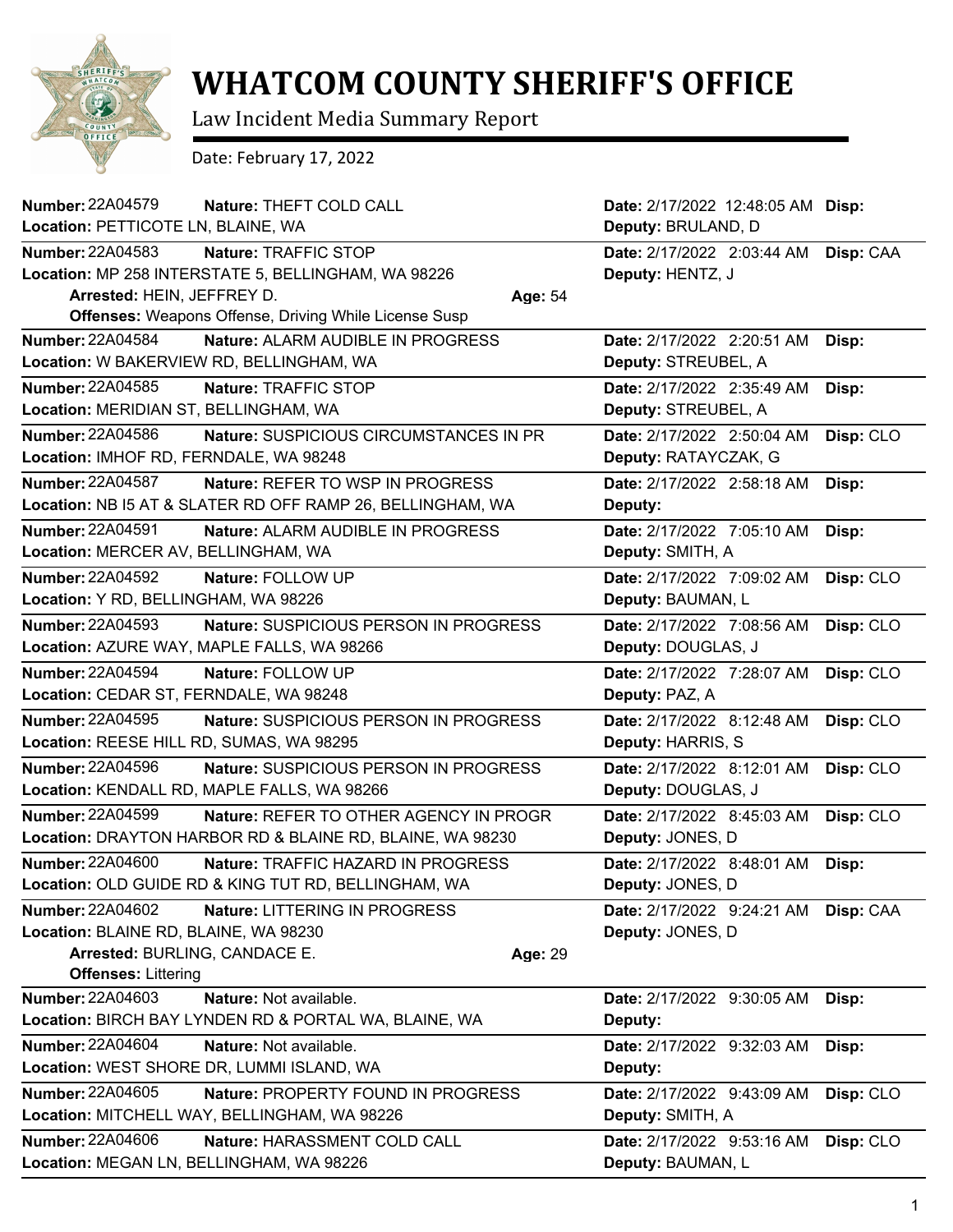| <b>Number: 22A04607</b><br>Nature: SERVE PAPERS COLD CALL        | Date: 2/17/2022 9:55:28 AM Disp: CLO    |
|------------------------------------------------------------------|-----------------------------------------|
| Location: HILLTOP DR, SEDRO WOOLLEY, WA 98284                    | Deputy: BAUMAN, L                       |
| <b>Number: 22A04609</b><br>Nature: TRAFFIC HAZARD IN PROGRESS    | Date: 2/17/2022 10:11:01 AM Disp:       |
| Location: W BAKERVIEW RD, BELLINGHAM, WA                         | Deputy: SMITH, A                        |
| Number: 22A04610<br>Nature: HANGUP (911) IN PROGRESS             | Date: 2/17/2022 10:39:58 AM Disp:       |
| Location: MARKWORTH RD, BLAINE, WA                               | Deputy:                                 |
| Number: 22A04611<br>Nature: CIVIL STANDBY IN PROGRESS            | Date: 2/17/2022 10:40:46 AM Disp: CLO   |
| Location: FIR LN, MAPLE FALLS, WA 98266                          | Deputy: DOUGLAS, J                      |
| Number: 22A04612<br>Nature: FOLLOW UP                            | Date: 2/17/2022 10:59:39 AM Disp: CLO   |
| Location: BILL MCDONALD PKWY, BELLINGHAM, WA 98225               | Deputy: PAZ, A                          |
| Number: 22A04613<br>Nature: PARKING PROBLEM IN PROGRESS          | Date: 2/17/2022 11:00:48 AM Disp: CLO   |
| Location: DEER TRL & FAWN CRESCENT RD, BLAINE, WA 98230          | Deputy: JONES, D                        |
| Number: 22A04614<br>Nature: BURGLARY COLD CALL                   | Date: 2/17/2022 11:15:57 AM Disp: CLO   |
| Location: GOLDEN VALLEY DR, MAPLE FALLS, WA 98266                | Deputy: DOUGLAS, J                      |
| Number: 22A04616<br>Nature: Not available.                       | Date: 2/17/2022 11:31:24 AM Disp:       |
| Location: VALLEY HW & MALENG RD, ACME, WA                        | Deputy:                                 |
| <b>Number: 22A04617</b><br>Nature: ASSIST AGENCY IN PROGRESS     | Date: 2/17/2022 11:39:19 AM Disp:       |
| Location: GRAND AV, BELLINGHAM, WA                               | Deputy: SMITH, A                        |
| Number: 22A04618<br>Nature: REFER TO WSP IN PROGRESS             | Date: 2/17/2022 11:52:02 AM Disp: CLO   |
| Location: MT BAKER HWY, BELLINGHAM, WA 98226                     | Deputy: MOYES, K                        |
| Number: 22A04619<br>Nature: REQUEST FOR LAW ENFORCEMENT          | Date: 2/17/2022 11:53:04 AM Disp:       |
| Location: MT BAKER HW, WA                                        | Deputy:                                 |
| Number: 22A04620<br>Nature: REFER TO WSP IN PROGRESS             | Date: 2/17/2022 11:52:34 AM Disp:       |
| Location: MT BAKER HW, BELLINGHAM, WA                            | Deputy:                                 |
| Number: 22A04621<br>Nature: SECURITY CHECK IN PROGRESS           | Date: 2/17/2022 12:03:33 PM Disp:       |
| Location: HAZEL LN, BLAINE, WA                                   | Deputy: JONES, D                        |
| <b>Number: 22A04622</b><br>Nature: THEFT COLD CALL               | Date: 2/17/2022 12:10:00 PM Disp: CLO   |
| Location: KING VALLEY DR, MAPLE FALLS, WA 98266                  | Deputy: HARRIS, S                       |
| Number: 22A04624<br>Nature: REFER TO WSP IN PROGRESS             | Date: 2/17/2022 1:25:58 PM Disp:        |
| Location: GUIDE MERIDIAN & POLE RD, WA                           | <b>Deputy:</b>                          |
| Number: 22A04626<br>Nature: TRAFFIC HAZARD IN PROGRESS           | Disp: CLO<br>Date: 2/17/2022 1:52:35 PM |
| Location: HOLLY LN, MAPLE FALLS, WA 98266                        | Deputy: DOUGLAS, J                      |
| Number: 22A04627<br>Nature: SERVE WARRANT IN PROGRESS            | Date: 2/17/2022 1:57:10 PM<br>Disp: CAA |
| Location: GRAND AVE, BELLINGHAM, WA 98225                        | Deputy: HEINRICH, C                     |
| Arrested: DICKERSON, WADE R.<br>Age: 55                          |                                         |
| <b>Offenses: Warrant</b>                                         |                                         |
| <b>Number: 22A04628</b><br>Nature: SUSPICIOUS CIRCUMSTANCES COLD | Disp: CLO<br>Date: 2/17/2022 2:04:52 PM |
| Location: LOCUST RD, BELLINGHAM, WA 98225                        | Deputy: SMITH, A                        |
| <b>Number: 22A04630</b><br>Nature: VEHICLE RECOVERY COLD CALL    | Disp: CLO<br>Date: 2/17/2022 2:24:20 PM |
| Location: PACIFIC HWY, BLAINE, WA 98230                          | Deputy: WILSON, J                       |
| Number: 22A04631<br>Nature: WELFARE CHECK IN PROGRESS            | Date: 2/17/2022 2:38:55 PM<br>Disp:     |
| Location: SEA LINKS DR & BIRCH BAY LYNDEN RD, BLAINE, WA         | Deputy: SMITH, A                        |
| Number: 22A04632<br>Nature: HARASSMENT COLD CALL                 | Date: 2/17/2022 2:41:00 PM<br>Disp: CLO |
|                                                                  |                                         |
| Location: SUMERSET WAY, SEDRO WOOLLEY, WA 98284                  | Deputy: MELLEMA, S                      |
| <b>Number: 22A04635</b><br>Nature: MESSAGE DELIVERY IN PROGRESS  | Date: 2/17/2022 2:48:26 PM<br>Disp: CLO |
| Location: BIRCH BAY LYNDEN RD, LYNDEN, WA 98264                  | Deputy: HIGH, M                         |
| Number: 22A04636<br>Nature: SUSPICIOUS CIRCUMSTANCES COLD        | Date: 2/17/2022 3:04:05 PM<br>Disp: CLO |